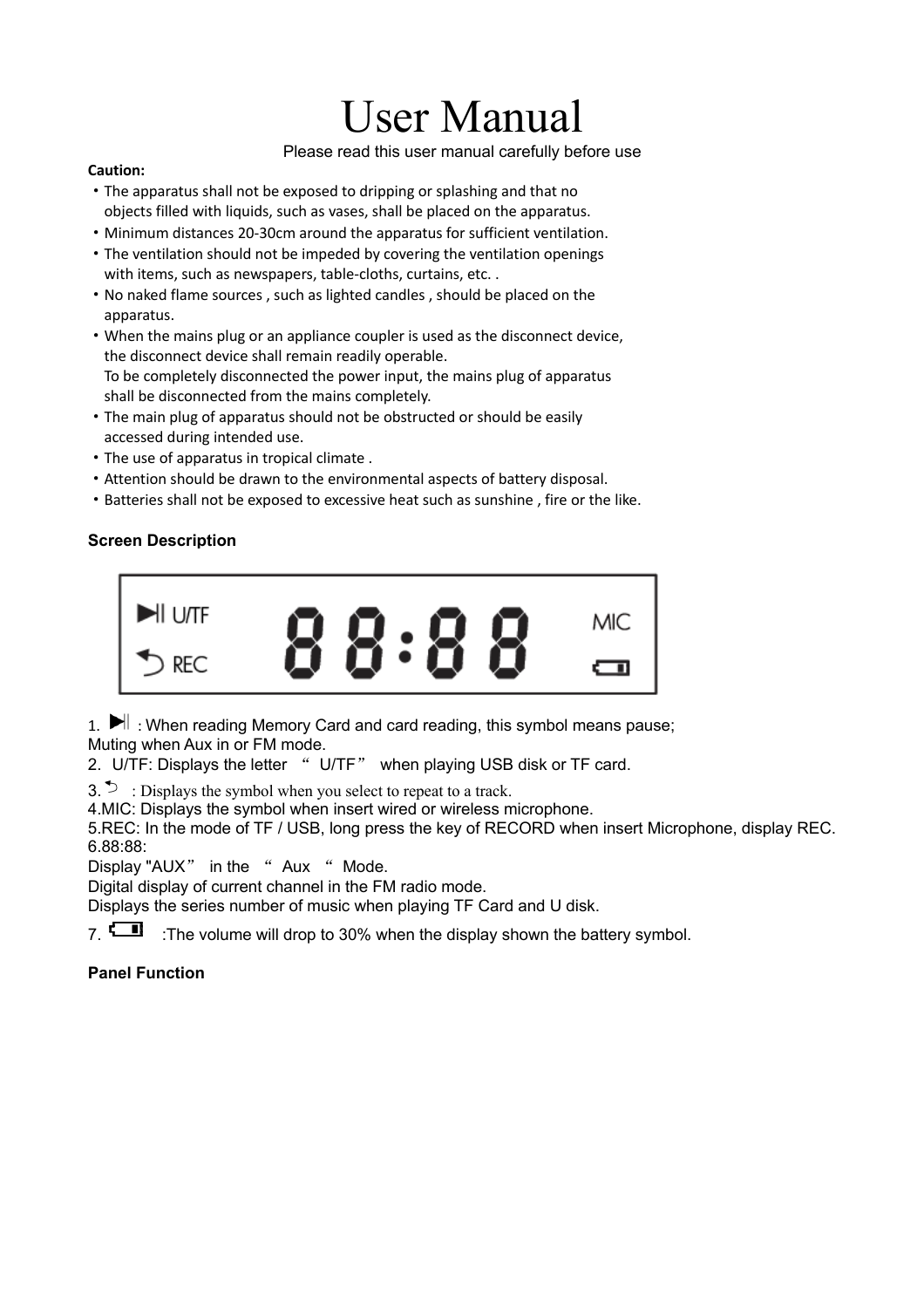





1.Power On/ Off 2.Light 3.Music/Karaoke 4.Repeat 5.Record 6.Mode 7.Track Previous / TWS 8.Play/Pause 9.Track Following / TWS 10.Master Vol 11.Mic Vol 12.Echo 13.Treble 14.Bass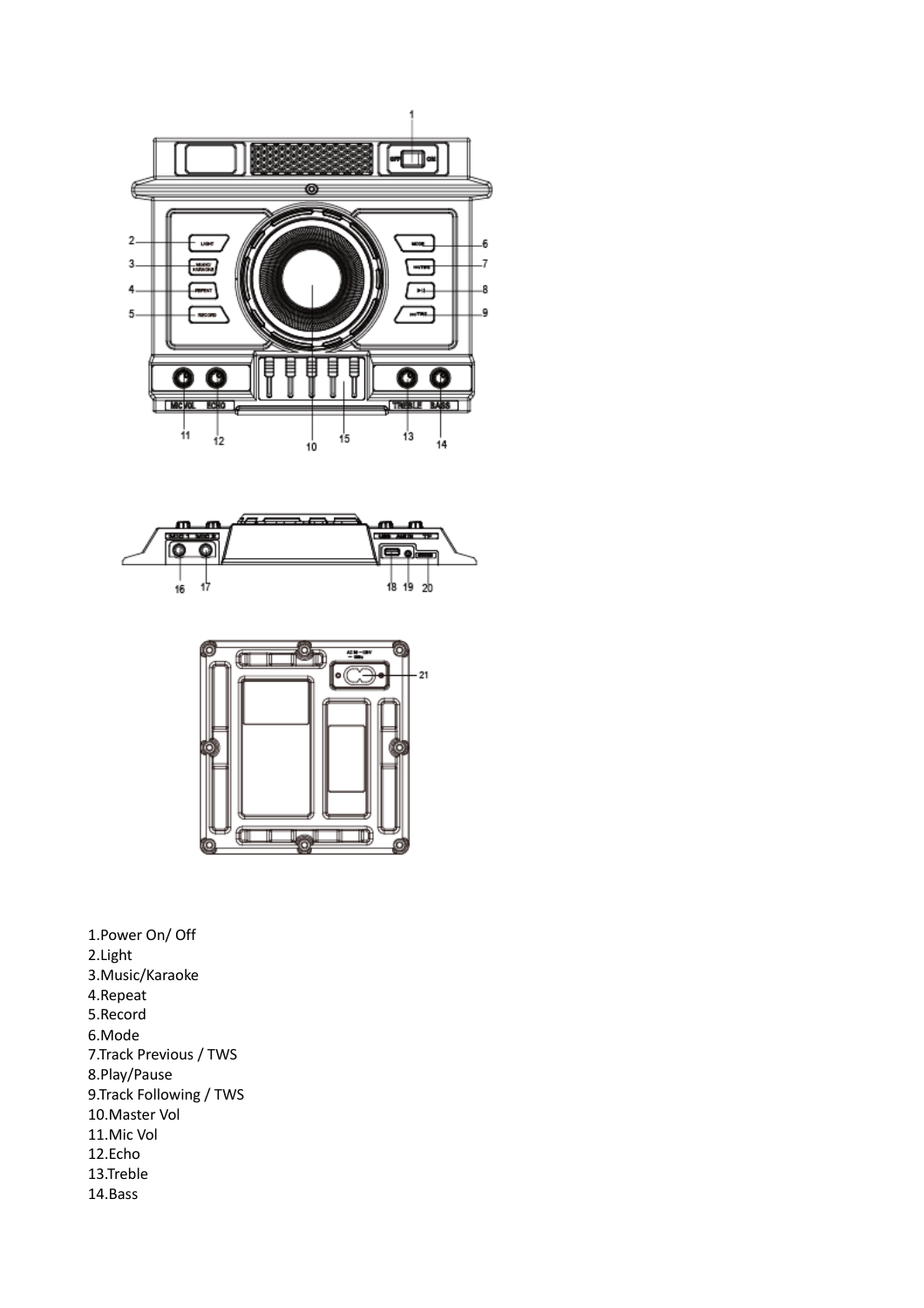15.EQ Volume Control 16.Mic1 17.Mic2 18.USB port 19.AUX in port 20.TF card port 21.Power input

## **Function Description**

## **General Function description**

- 1. Master Volume Control: Turning right or left to adjust master volume in any mode.
- 2. Mic volume Control: Turning right or left to adjust mic volume while mic input.
- 3. Mode: Short press to switch mode, the order is LINE IN BT USB-TF -FM.
- 4. ECHO Control: Turning right or left to adjust ECHO in microphone mode.
- 5. BASS Volume Control: Turning right or left to adjust Bass volume in any mode.
- 6.TREBLE Volume Control: Turning right or left to adjust Treble volume in any mode.

### **MP3 Function Description**

1. Insert USB, playing the stocked music with Music Player. Important: The USB port is intended only for data transfer only, other devices cannot be used, with this USB connection. The use of USB extension cord is not recommended.

- 2. Insert TF Card, playing the stocked music with Music Player.
- 3. Play/Pause Break: Short press to play/pause.
- 4. Previous/Next Song Key: Short press to Previous/Next Song.

### **FM Function Description**

1.Short press the mode button to switch FM status.

2.PLAY/PAUSE break: Press and hold to automatic searching radio, short press In play model to mute and unmute.

3.Previous/Next Song Key: Short press for upwards or downwards to the existing broadcasting station. 4. Note: Please automatic searching radio station when first use.

#### **Record Function Description**

Please note that it can't be

entered to the REC mode if there is no USB / TF card inserted.

1.When the USB memory card or TF card was inserted, meanwhile

plug in the wired microphone or opened the wireless microphone,

you will hear the drops voice after long press REC key 2 second, then go into record status.

2.REC will be work with wired or wireless microphone when started.

3.Single press to quit the record status after finished record, then it will start to play the record automatically.

4. When you need to play the recorded file, single press REC button

to repeat play all recorded file, press previous / next song for selection.

## **TWS Function Description**

- 1. Please purchase 2 PBX-42209 speaker if you want to use TWS function. Turn on one speaker, connect the speaker via Bluetooth to your device. You should see "QFX PBX-42209" in the list over Bluetooth devices.
- 2. Turn on the second speaker, then push and hold for a second the button with the TWS marking directly below the Mode button. You will hear a short "beep" sound, the devices are connected in TWS mode.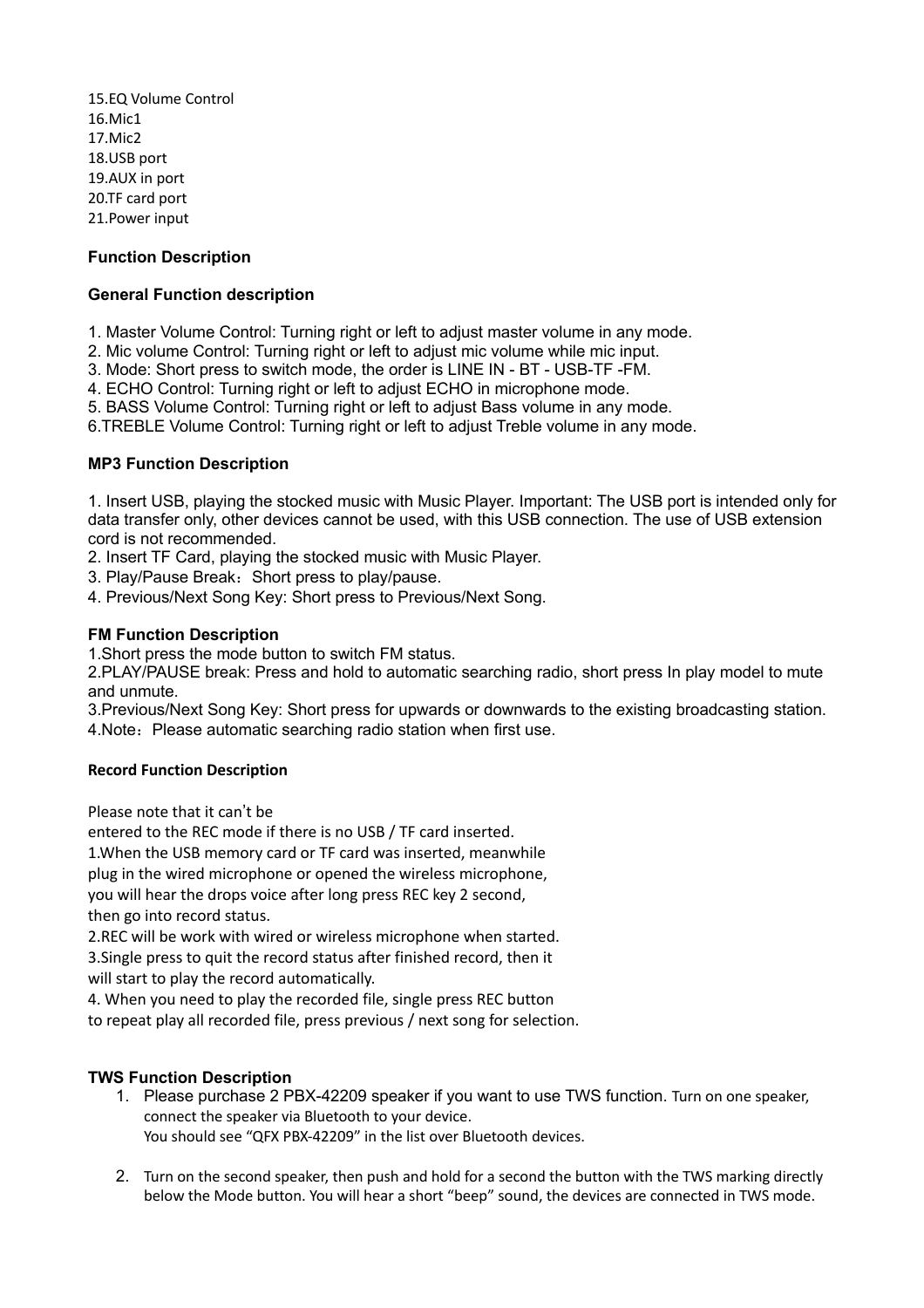You can now enjoy True Wireless Stereo (TWS)\* for Stereo Audio Experience

3. To disconnect the speaker from TWS, push the bottom TWS button on the first speaker. You will hear a short "beep" sound, the devices are disconnected from TWS mode. To connect TWS again repeat the steps above

## **Microphone Function Description**

1. You can use the mic once insert it, "MIC" on the display will light on. 2.Wired Microphone: Please purchasing 6.35mm wired microphone if needed.

## **Remote control description**:



1. STBY: single press to stand by.

2.VOL<sup>+</sup>: Single press to volume+, long press to continue up the volume.

- 3. MODE: Short press to switch mode: Bluetooth, USB disk-TF card-FM-Aux in.
- 4.  $\overline{\mathsf{H}}$   $\bullet$  : Short press to previous song when Bluetooth, USB disk and TF (SD) card mode. Short press to search previous FM station when FM mode.
- 5.  $\blacktriangleright$  II : Short press to play/pause when Bluetooth, USB disk and TF (SD) card mode. Short press to mute when FM mode.
- 6.  $\blacktriangleright\blacktriangleright$  : Short press to next song when Bluetooth, USB and TF (SD) card mode. Short press to search next FM station when FM mode.
- 7.VOL-: Single press to volume-, long press to continue turning down the volume.
- 8.  $\Box$  : Short press to witch cycle between single song and all when USB disk and TF card mode.

## 9.**0-9 number pads**:

When USB disk and TF (SD) card mode, you choose the song quickly. For example: you need to choose the 258th song, you can press "2" "5" "8" and wait for 1 second, it will turn to the 258th song and play automatically. In FM mode, long press to store current FM station, short press to choose the already stored FM station. In BT, AUX mode:1-6 is for lighting mode choice, when FM mode,0-9 long press to store current FM station, short press to choose previous/next FM station have already been stored.

## **Bluetooth Function Description**

1. Press mode button to enter Bluetooth mode, the display shows "BLUE". Using the native controls on your Bluetooth device hit search to scan for available devices and select " QFX PBX-42209 " to connect. there will be a tone sound from the speaker unit after the device has been successfully paired.

2. Music playing: Short press Play/Pause and Previous/Next Song Key to control Bluetooth play.

3. Manual matching: When connected successfully, hold Play/Pause key to waiting for pairing mode.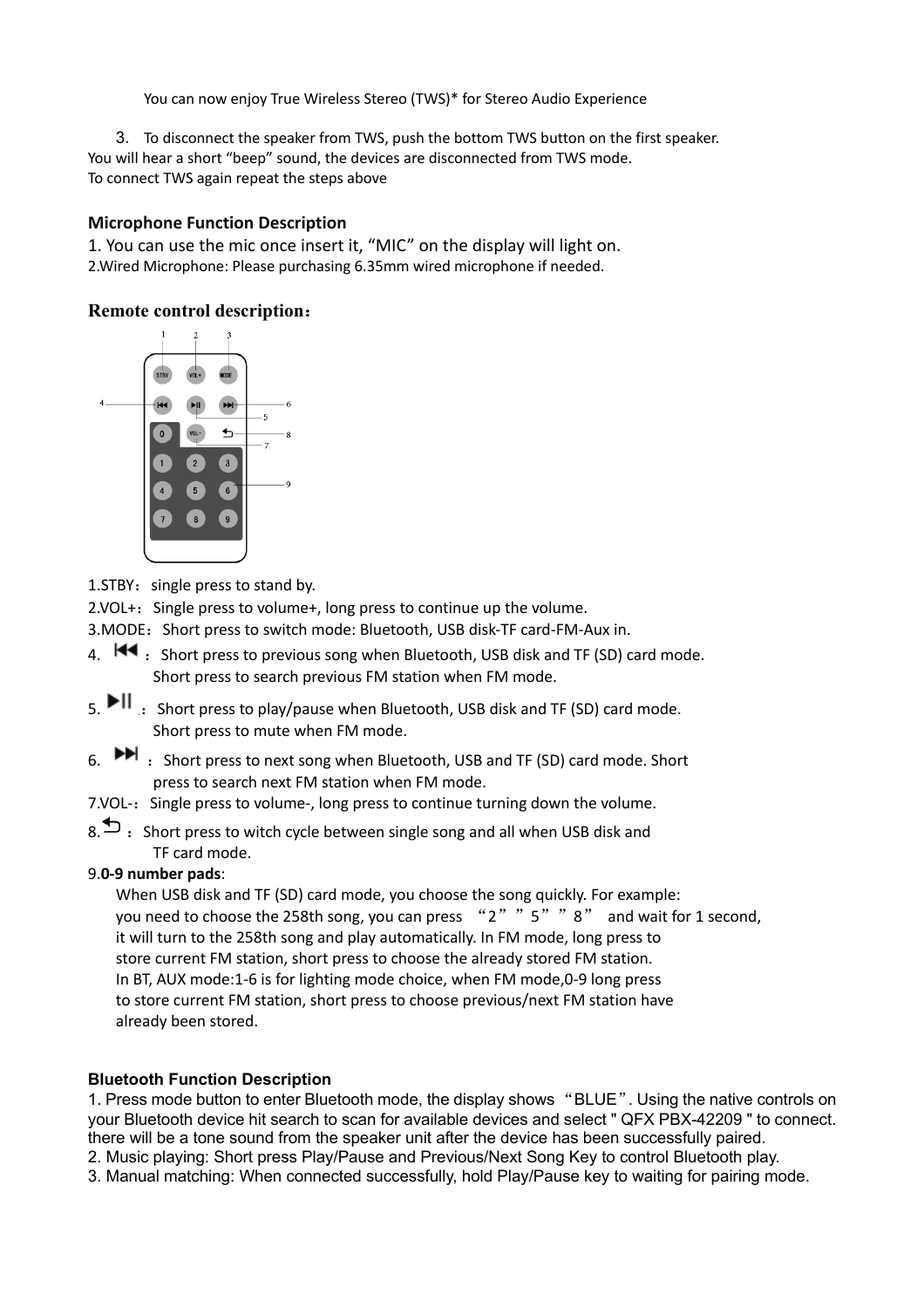## **Light Function Description**

1. Light will on when power on.

2. Long press " LIGHT " to turn ON/OFF control keys panel LED light or short press to turn ON/OFF the speaker Light.

## **Charging and low Battery Description**

- 1. Charging is needed when the battery symbol is empty and twinkle, the product will into low power self-protect state, the volume will drop to 30%, please use our adapter to charge. Red light on when charging and off when charging is finished.
- 2. Note: Please charge for more than 12H for first time, please keep battery with electric if the battery does not work for long time, or the battery will damage.

Function Feature

1. A fully functional speakers, Support USB disk/TF card playing FM radio function such as sound input.

- 2. Support wired microphone.
- 3. In high power high capacity lithium battery, long battery life, and the working time for 3 hours.

4. Adopt import digital power amplifier IC, highly integrated SMT process, electrical performance is stable and durable.

5. Low frequency pressurization technology, the volume is big, wide coverage, bass vocal.

6. Uses the LED digital display.

Noted: You can only switch to AUX mode after aux cable was inserted.

## **Technical Index**

R. Frequency: 90Hz-20KHz Speaker size: 2x12" 3 Ω +1x3" S/N: ≥60dB Power voltage: AC 90- 110V Product size: L398\*W339\*H1127MM

## **Packing List**

Unit speaker\*1pcs User manual\*1pcs Remote control\*1pcs AC Cable\*1pcs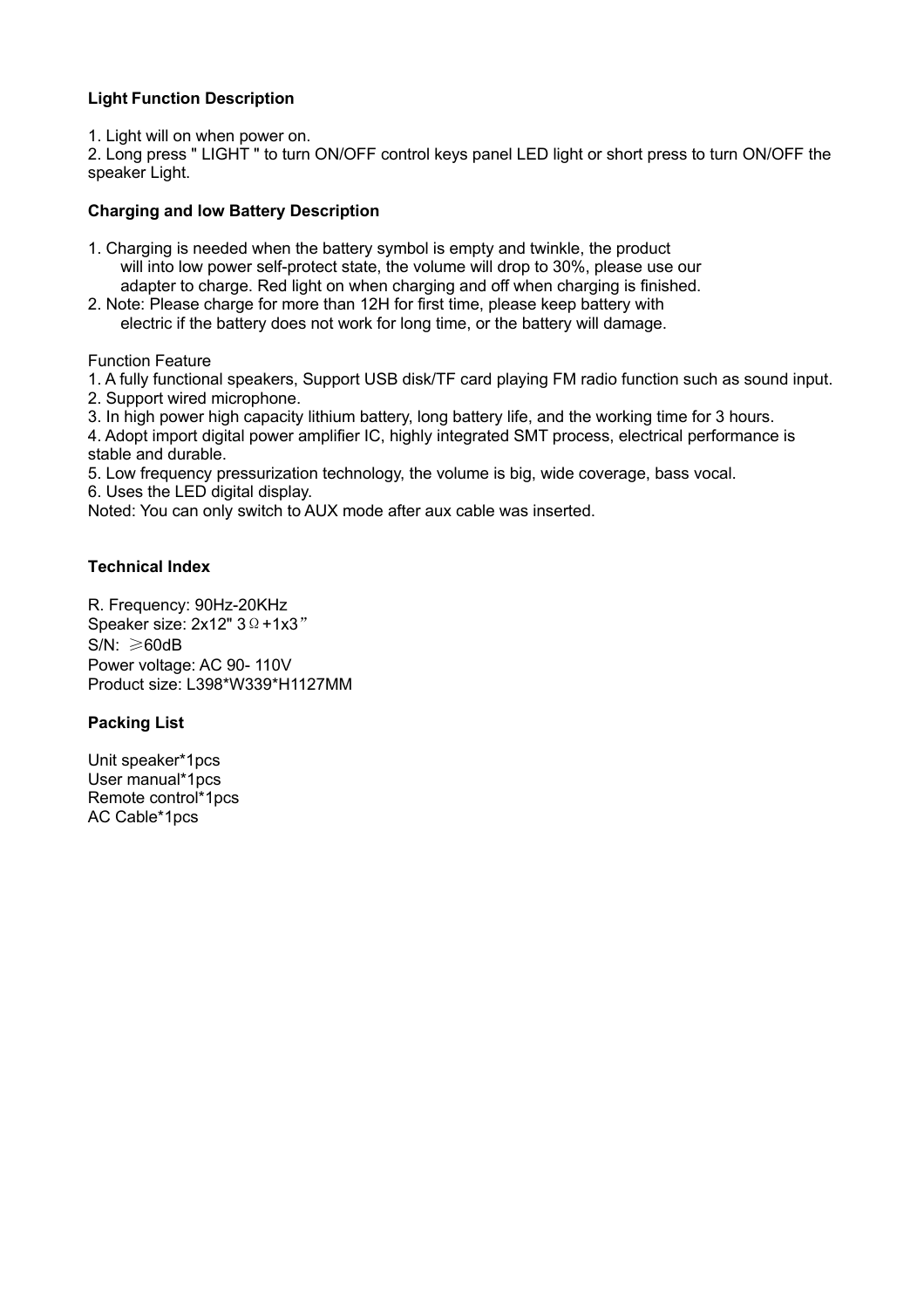# Manual de usuario

Lea atentamente este manual del usuario antes de usarlo. **Precaución:**

- · El aparato no debe exponerse a goteos o salpicaduras y no debe objetos llenos de líquidos, como jarrones, se colocarán en el aparato.
- · Distancias mínimas de 20-30cm alrededor del aparato para una ventilación suficiente.
- · La ventilación no debe impedirse cubriendo las aberturas de ventilación. con artículos, tales como periódicos, manteles, cortinas, etc.
- · No deben colocarse fuentes de llamas, como velas encendidas, en el aparato.
- · Cuando se utiliza el enchufe de red o un acoplador de dispositivo como dispositivo de desconexión, El dispositivo de desconexión deberá permanecer fácilmente operable.

Para desconectar completamente la entrada de alimentación, la clavija de alimentación del aparato. Se desconectará completamente de la red eléctrica.

- · El enchufe principal del aparato no debe estar obstruido o debe ser fácilmente
- Se accede durante el uso previsto. · El uso de aparatos en clima tropical.
- · Se debe prestar atención a los aspectos ambientales de la eliminación de la batería.
- · Las baterías no deben exponerse a calor excesivo, como la luz del sol, el fuego o similares.

# **Descripción de la pantalla**



1.  $\blacktriangleright$  : Al leer la tarjeta de memoria y la lectura de tarjetas, este símbolo significa pausa; Silencio cuando la entrada auxiliar o el modo FM.

2. U / TF: muestra la letra "U / TF" cuando se reproduce un disco USB o una tarjeta TF.

3.: Muestra el símbolo cuando selecciona repetir en una pista.

4.MIC: muestra el símbolo cuando se inserta un micrófono con cable o inalámbrico.

5.REC: En el modo de TF / USB, mantenga presionada la tecla RECORD cuando inserte el Micrófono, visualice REC.

6.88: 88:

Muestra "AUX" en el modo "Aux".

Visualización digital del canal actual en el modo de radio FM.

Muestra el número de la serie de música al reproducir la tarjeta TF y el disco U.

7. : El volumen bajará a 30% cuando la pantalla muestre el símbolo de la batería.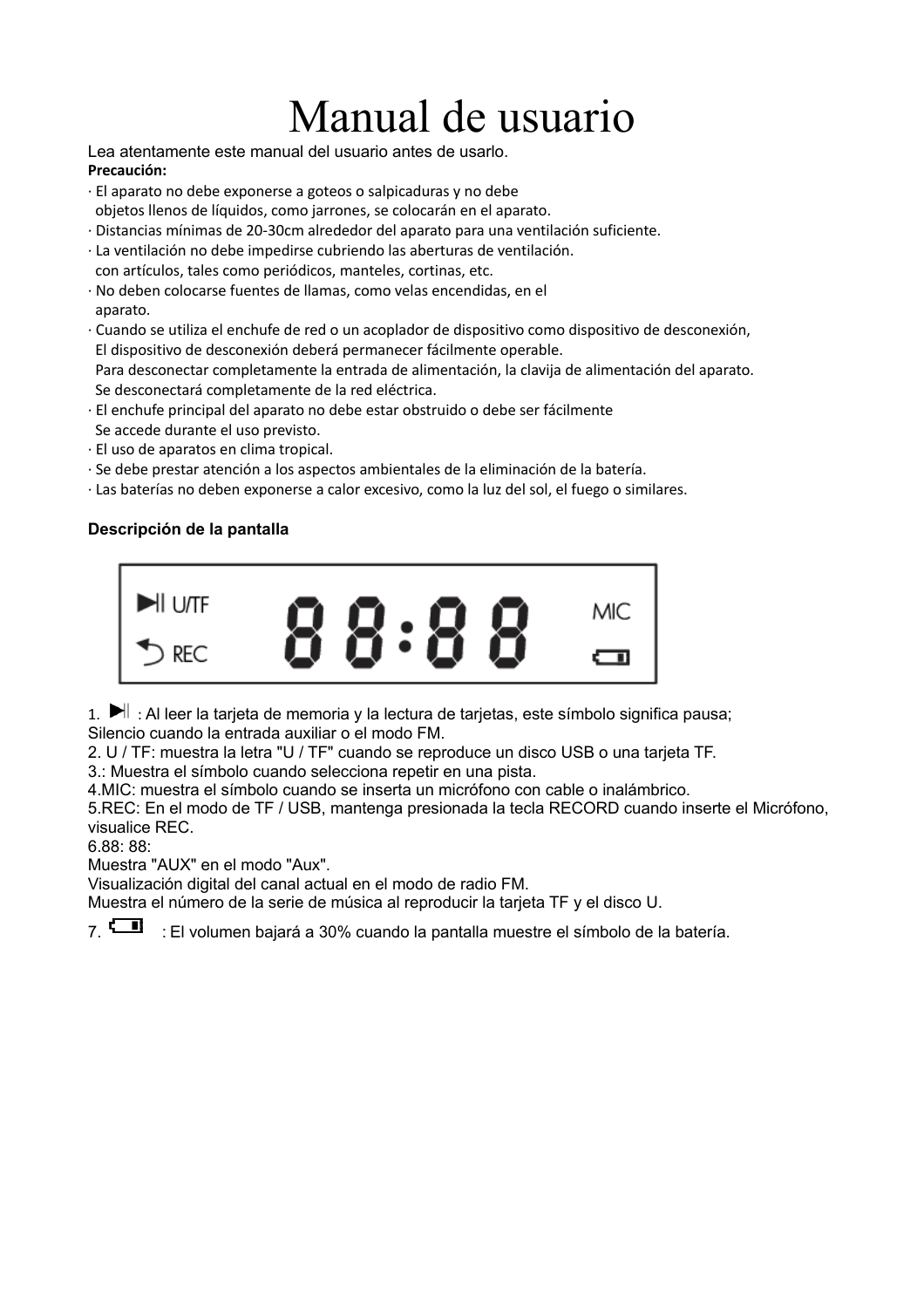## **Función del panel**





1.Power On / Off 2.Luz 3.Música / Karaoke 4. Repetir 5. Registrar 6.Modo 7.Seguimiento anterior / TWS 8.Jugar / Pausa 9. Seguimiento de Seguimiento / TWS 10. Maestro Vol. 11.Mic Vol 12.Echo 13.Treble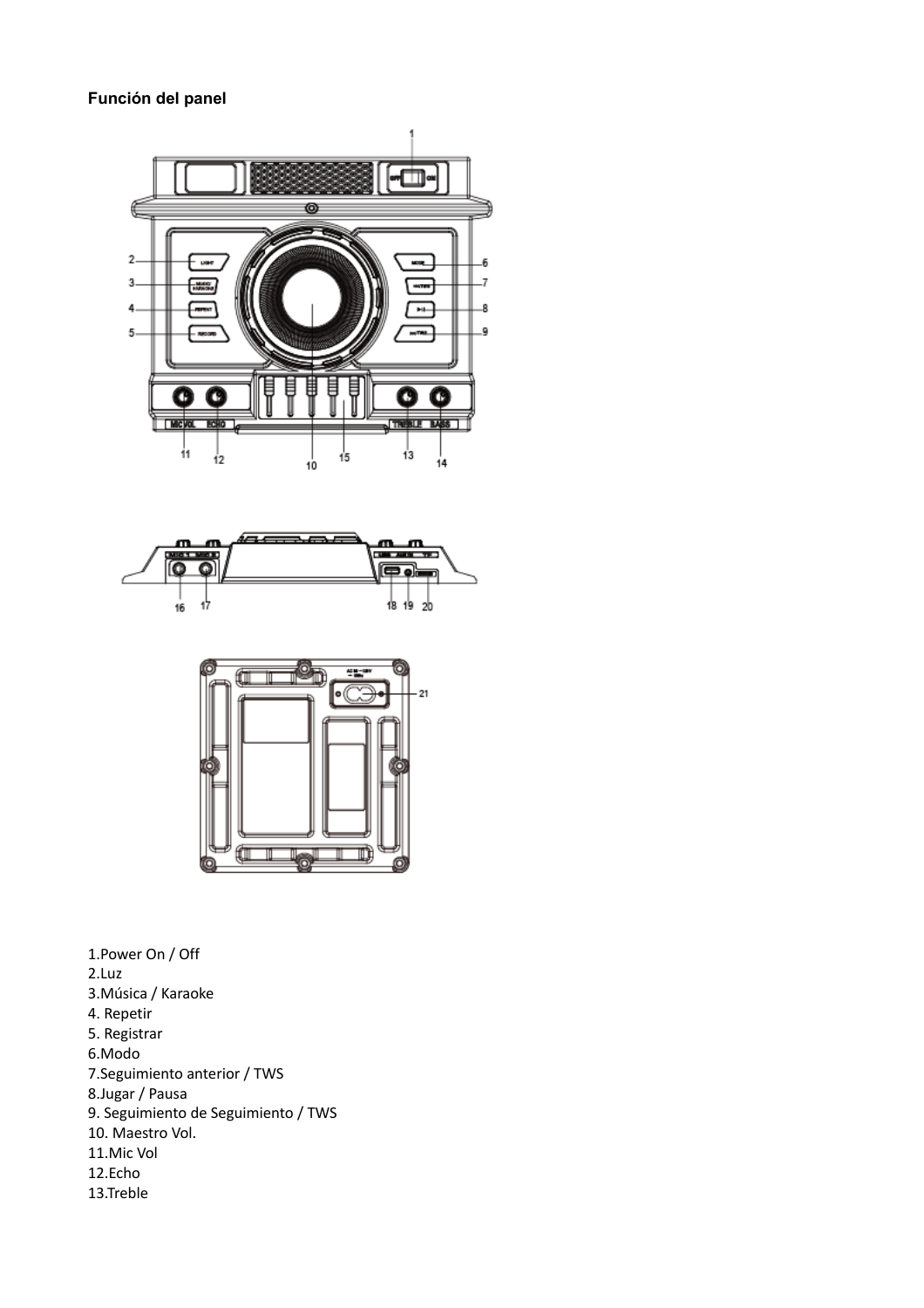14.Bass 15.EQ Control de volumen 16.Mic1 17.Mic2 Puerto 18.USB 19.AUX en el puerto Puerto de tarjeta 20.TF 21. Entrada de energía

## **Función descriptiva**

## **Descripción general de la función**

1. Control de volumen maestro: girando a la derecha o izquierda para ajustar el volumen maestro en cualquier modo.

2. Control de volumen del micrófono: gírelo hacia la derecha o hacia la izquierda para ajustar el volumen del micrófono mientras está en la entrada del micrófono.

3. Modo: Presione brevemente para cambiar el modo, el orden es LINE IN - BT - USB-TF -FM.

4. Control ECHO: girando a la derecha o izquierda para ajustar ECHO en modo de micrófono.

5. Control de volumen BASS: gire a la derecha o la izquierda para ajustar el volumen de bajos en cualquier modo.

6.TREBLE Volume Control: girando a la derecha o izquierda para ajustar el volumen de agudos en cualquier modo.

### **Descripción de la función MP3**

1. Inserte el USB, reproduciendo la música almacenada con el reproductor de música. Importante: el puerto USB está diseñado solo para la transferencia de datos, no se pueden usar otros dispositivos con esta conexión USB. No se recomienda el uso de un cable de extensión USB.

2. Inserte la tarjeta TF, reproduciendo la música almacenada con el reproductor de música.

3. Reproducir / Pausa Pausa: Presione brevemente para reproducir / pausar.

4. Tecla de canción anterior / siguiente: presione brevemente hasta la canción anterior / siguiente.

#### **FM Function Description**

1. Presione brevemente el botón de modo para cambiar el estado de FM.

2.PRETAR / PAUSA pausa: mantenga presionado para buscar automáticamente la radio, presione brevemente En el modelo de reproducción para silenciar y activar el sonido.

3. Tecla de canción anterior / siguiente: presione brevemente hacia arriba o hacia abajo hasta la estación de transmisión existente.

4.Nota : Por favor busque automáticamente la estación de radio cuando se usa por primera vez.

## **Descripción de la función de registro**

Por favor, tenga en cuenta que no puede ser

ingresó al modo REC si no hay una tarjeta USB / TF insertada.

1. Cuando se insertó la tarjeta de memoria USB o TF, mientras tanto

enchufe el micrófono con cable o abra el micrófono inalámbrico,

escuchará la voz de las gotas después de una pulsación larga de la tecla REC 2 segundos, luego entrar en estado de registro.

2.REC funcionará con un micrófono alámbrico o inalámbrico cuando se inicie.

3. Presione de forma individual para salir del estado de registro después de finalizar el registro, luego Comenzará a reproducir el disco automáticamente.

4. Cuando necesite reproducir el archivo grabado, presione el botón REC.

para repetir la reproducción de todos los archivos grabados, presione la canción anterior / siguiente para seleccionar.

#### **Descripción de la función TWS**

1. Por favor, compre 2 altavoces PBX-42209 si desea usar la función TWS. Encienda un altavoz, conecte el altavoz a través de Bluetooth a su dispositivo.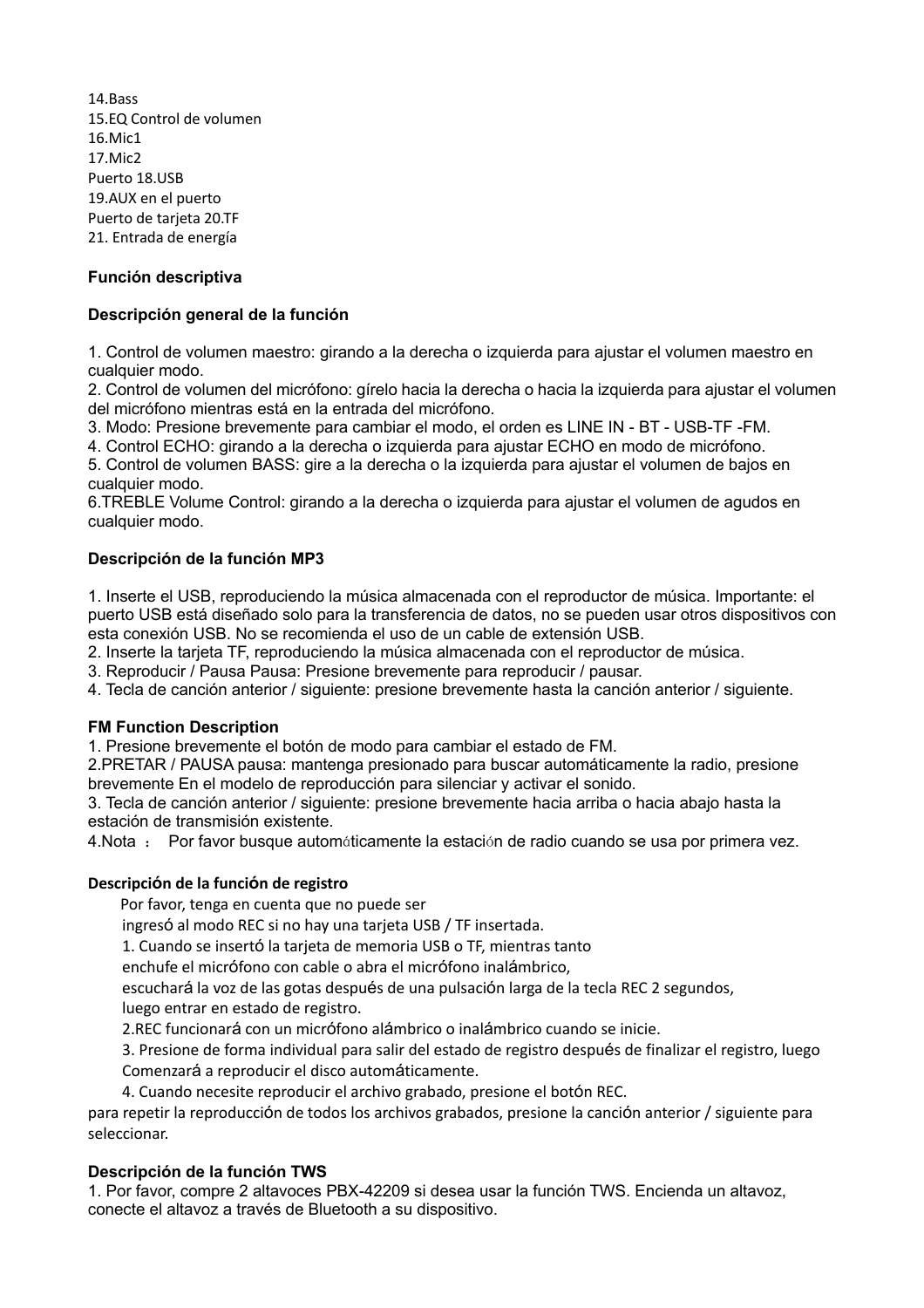Debería ver "QFX PBX-42209" en la lista de dispositivos Bluetooth.

2. Encienda el segundo altavoz, luego presione y mantenga presionado por un segundo el botón con la marca TWS directamente debajo del botón Modo. Escuchará un pitido corto, los dispositivos están conectados en modo TWS. Ahora puede disfrutar de True Wireless Stereo (TWS) \* para la experiencia de audio estéreo

3. Para desconectar el altavoz de TWS, presione el botón TWS inferior en el primer altavoz. Escuchará un breve pitido, los dispositivos se desconectarán del modo TWS. Para conectar nuevamente TWS repita los pasos anteriores

## **Descripción de la función del micrófono**

1. You can use the mic once insert it, "MIC" on the display will light on. 2.Wired Microphone: Please purchasing 6.35mm wired microphone if needed.

## **Descripción del mando a distancia:**



1.STBY: solo presione para esperar.

2.VOL+:Pulsación sencilla a volumen +, pulsación prolongada para subir el volumen.

3. MODE: Presione brevemente para cambiar el modo: Bluetooth, USB disk-TF card-FM-Aux in.

4.  $\blacksquare$ : Presione brevemente la canción anterior cuando esté en modo Bluetooth, disco USB y tarjeta TF (SD). Presione brevemente para buscar la estación FM anterior cuando esté en modo FM.

5. II : Presione brevemente para reproducir / pausar cuando Bluetooth, disco USB y modo de tarjeta TF (SD). Pulse brevemente para silenciar cuando esté en modo FM.

6.  $\blacktriangleright\blacktriangleright$  : Presione brevemente la siguiente canción cuando Bluetooth, USB y modo de tarjeta TF (SD). Cortopresione para buscar la siguiente estación FM cuando el modo FM.

7.VOL-:Una sola pulsación a volumen-, manténgala pulsada para seguir bajando el volumen.

8.  $\bullet$  : Presione brevemente para alternar entre una sola canción y todas cuando el disco USB y Modo tarjeta TF.

## 9. **0-9 teclas numéricas:**

En el modo de disco USB y tarjeta TF (SD), elige la canción rápidamente. Por ejemplo:

debe elegir la canción número 258, puede presionar "2" "5" "8" y esperar 1 segundo,

se convertirá en la canción 258 y se reproducirá automáticamente. En el modo FM, mantenga pulsado para almacenar la emisora FM actual, presione brevemente para elegir la emisora FM ya almacenada.

En BT, el modo AUX: 1-6 es para la opción de modo de iluminación, cuando el modo FM, 0-9 mantenga pulsado para almacenar la emisora FM actual, presione brevemente para elegir la emisora FM anterior / siguiente ya ha sido almacenado.

## **Descripción de la función Bluetooth**

1. Presione el botón de modo para ingresar al modo Bluetooth, la pantalla muestra "AZUL". Usando los controles nativos de su dispositivo Bluetooth, haga clic en buscar para buscar dispositivos disponibles y seleccione "QFX PBX-42209" para conectarse. se escuchará un sonido de tono en la unidad de altavoz